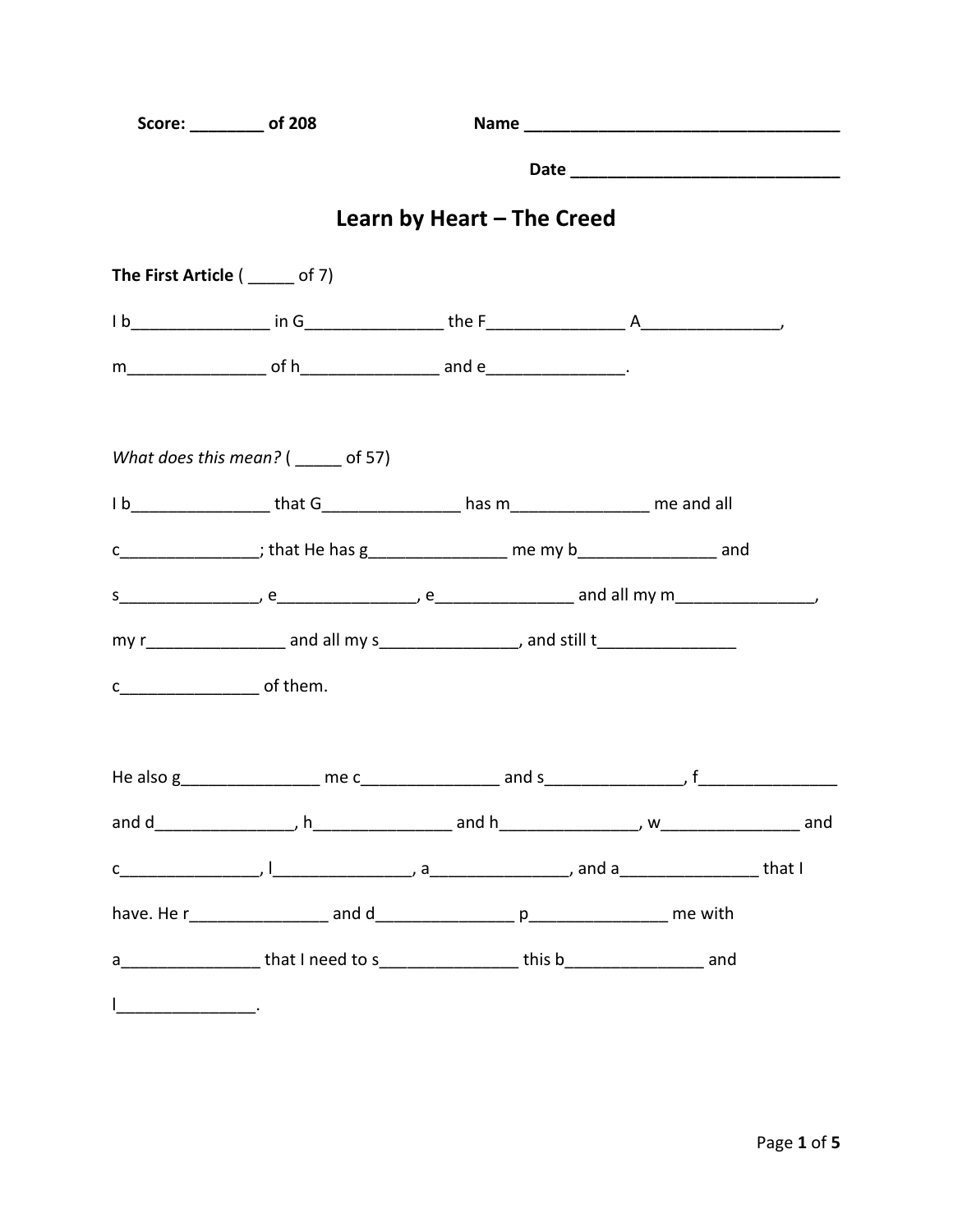|   | The Second Article (______ of 32) |                                                                                                                    |  |
|---|-----------------------------------|--------------------------------------------------------------------------------------------------------------------|--|
|   |                                   |                                                                                                                    |  |
|   |                                   | our L__________________; Who was c_____________________ by the H________________                                   |  |
|   |                                   |                                                                                                                    |  |
|   |                                   |                                                                                                                    |  |
|   |                                   | was b____________________; He d___________________ into h____________________; The                                 |  |
|   |                                   | t____________________day He r________________________again from the d__________________; He                        |  |
|   |                                   |                                                                                                                    |  |
|   |                                   |                                                                                                                    |  |
|   |                                   | t_____________________________He will come to j_________________________the l_____________________________ and the |  |
| d |                                   |                                                                                                                    |  |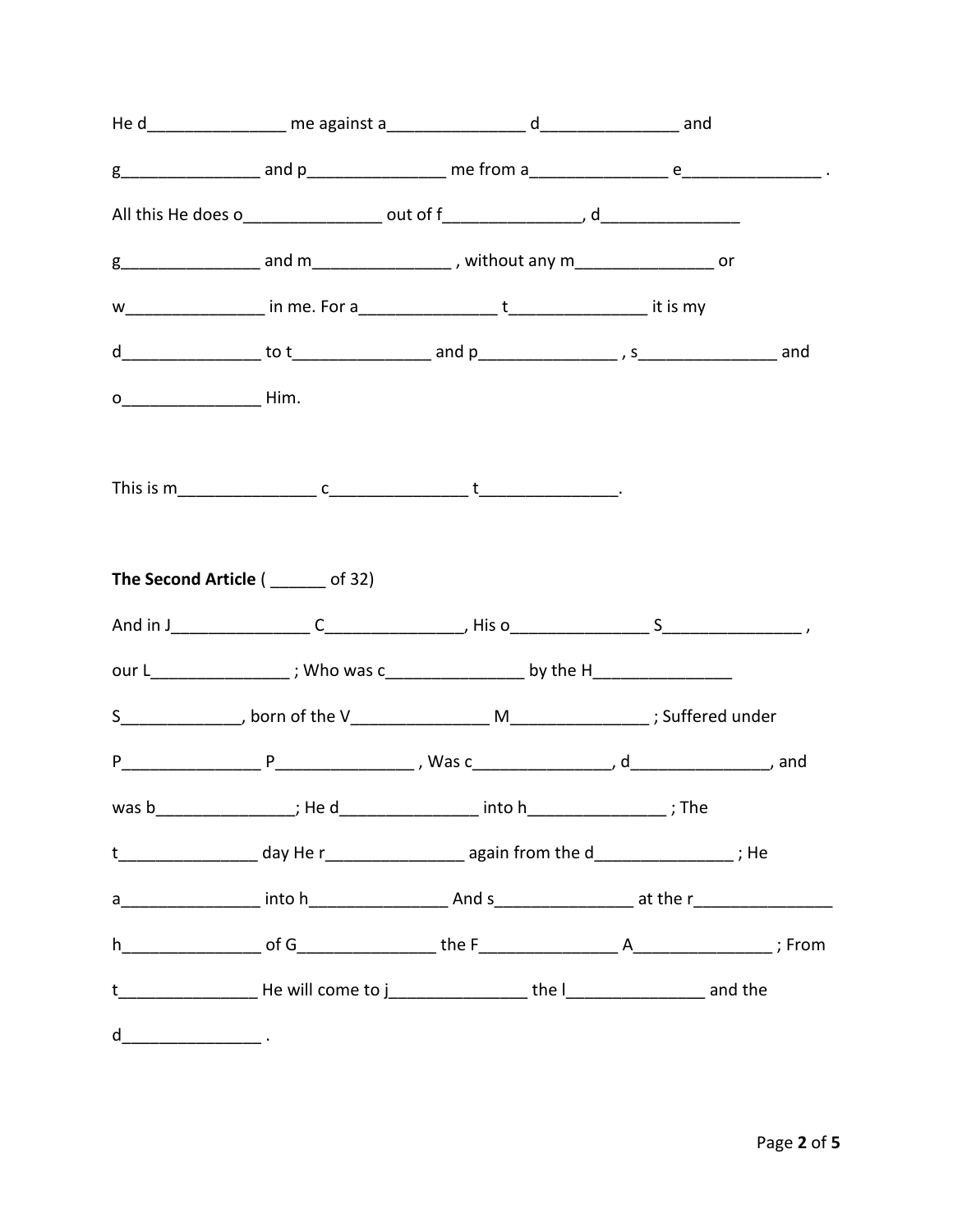| What does this mean? $($ _______ of 47)             |                                                                                               |  |
|-----------------------------------------------------|-----------------------------------------------------------------------------------------------|--|
|                                                     |                                                                                               |  |
|                                                     |                                                                                               |  |
|                                                     |                                                                                               |  |
|                                                     |                                                                                               |  |
|                                                     |                                                                                               |  |
|                                                     |                                                                                               |  |
|                                                     | from d__________________, and from the p_______________________ of the d________________; not |  |
|                                                     |                                                                                               |  |
|                                                     |                                                                                               |  |
|                                                     |                                                                                               |  |
|                                                     |                                                                                               |  |
|                                                     |                                                                                               |  |
|                                                     |                                                                                               |  |
|                                                     |                                                                                               |  |
| r____________________ to all e____________________. |                                                                                               |  |
|                                                     |                                                                                               |  |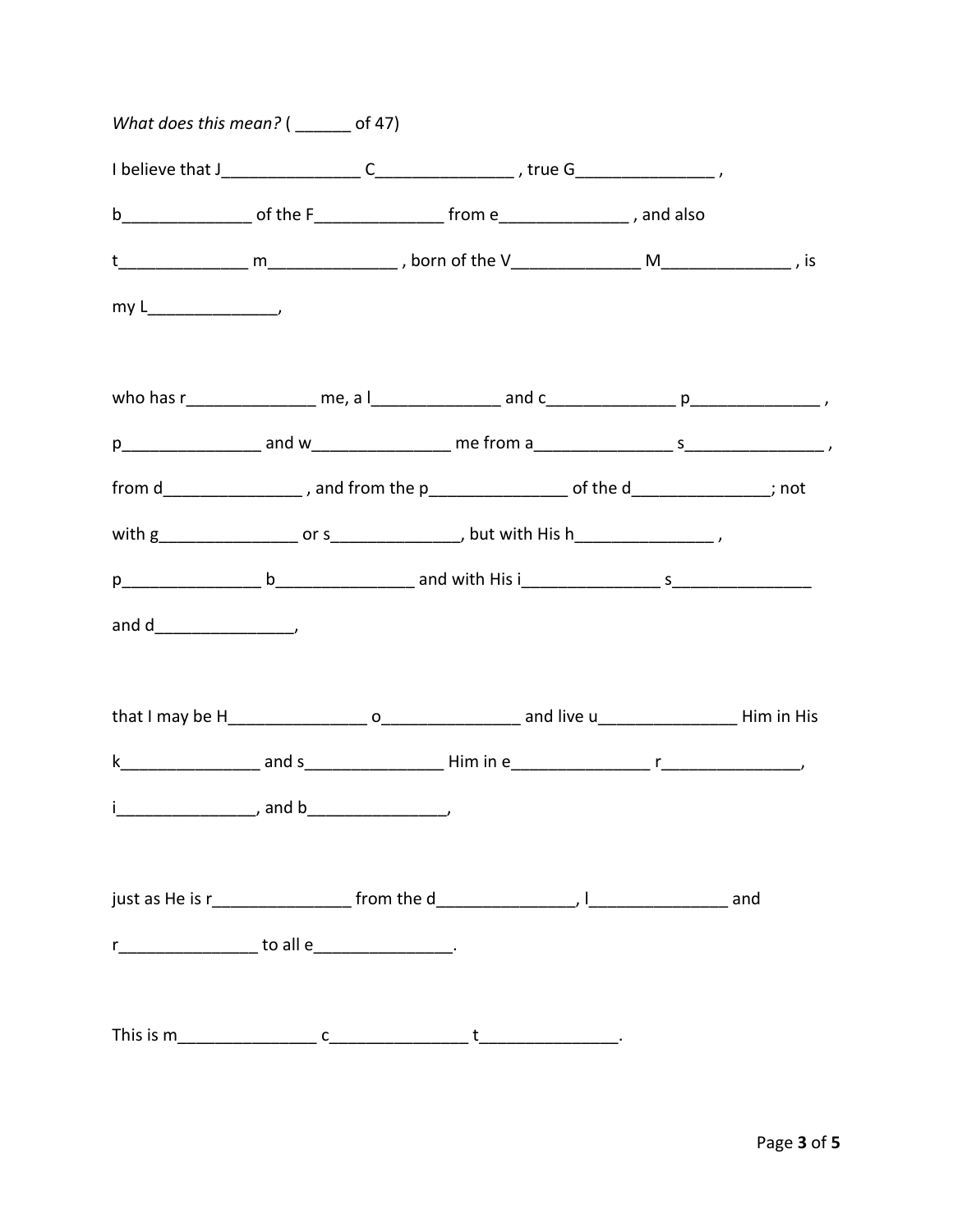| The Third Article $($ ______ of 14)                                                     |  |    |
|-----------------------------------------------------------------------------------------|--|----|
|                                                                                         |  |    |
|                                                                                         |  |    |
|                                                                                         |  |    |
|                                                                                         |  |    |
| What does this mean? $($ ______ of 51)                                                  |  |    |
| 1b__________________that I c________________________by my own r______________________or |  |    |
|                                                                                         |  |    |
|                                                                                         |  |    |
|                                                                                         |  |    |
|                                                                                         |  |    |
|                                                                                         |  |    |
|                                                                                         |  |    |
|                                                                                         |  | on |
|                                                                                         |  |    |
|                                                                                         |  |    |
|                                                                                         |  |    |
|                                                                                         |  |    |
| $\mathbf b$ . The contract of $\mathbf b$                                               |  |    |